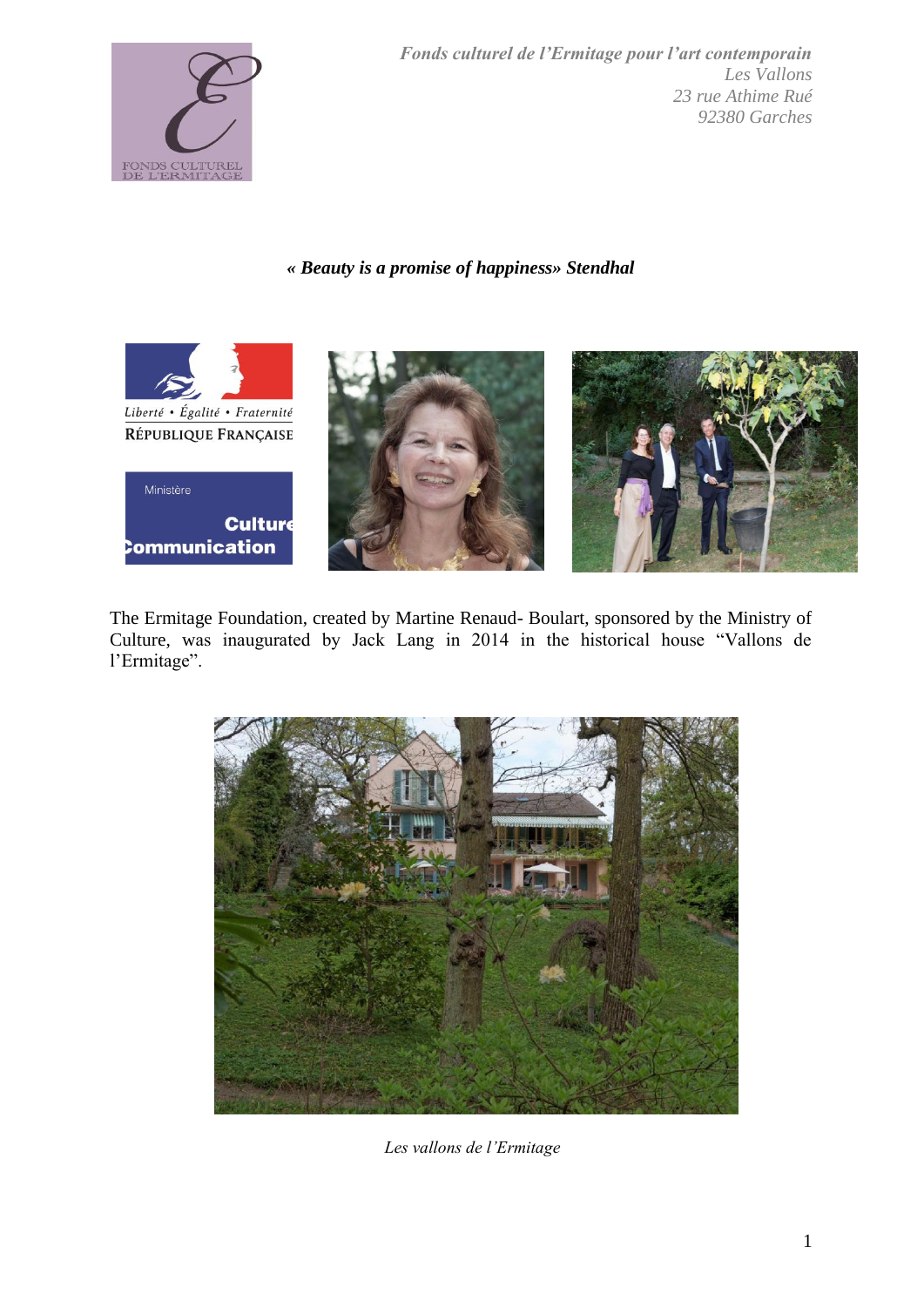## **RE-ENCHANTING THE UNIVERSE OF FORMS**

The Ermitage Foundation is designed to highlight the work of French culture artists and citizens of the world, of all disciplines, who live their Art as a creative commitment to transcend the crises of our contemporary world, including the preservation of the planet.

The Foundation also aims to seek original creative ways outside the post-duchampist models and outrageous financial art market.

The Foundation promotes the "Manifeste du naturalisme intégral" by Frans Kracjberg and Claude Mollard.

In the perspective of an « **anthropocene art** » and aware of the prominence of mankind over the earth's system, the Foundation wishes to renew a dialogue often interrupted between compartmentalized worlds of art.

## **REDISCOVERING « THE SPIRIT OF ART »**



The Foundation seeks to be an important place of art, where friendship and research are omniscient. This initiative follows Marie du Deffand's "Esprit des salons". Marie du Deffand is Martine Renaud-Boulart's ancestor and model. She would regularly gather the enlightened spirits of her time.

Similarly, the Foundation intends to recreate **« l'Esprit des Salons »** promoting critical exercises and interdisciplinary exchanges.

At a time when art lacks a genuine encounter between artists and art lovers, the dialogue between French or foreign collectors, both public and private, supported by numerous intellectuals, is the promise of the revival of a disrupted dialogue.

As Claude Mollard says "the spirit of art is never outdated".





 *Origène, by Claude Mollard Vanité, by Olivier Masmonteil*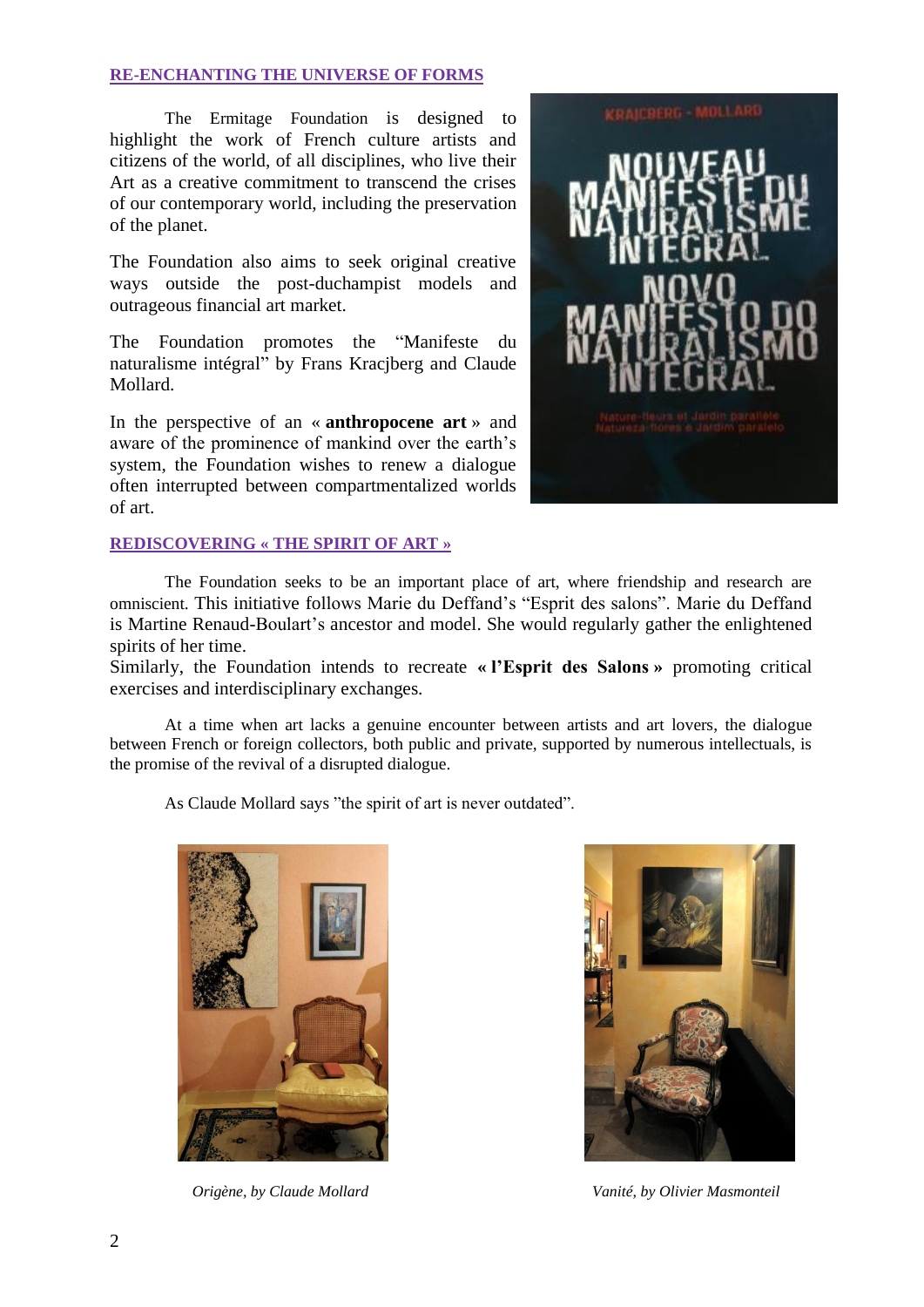# **INITIATIVES**

The Ermitage Foundation's initiatives are private but intended for general benefit.

The foundation is the continuation of **Chateauform' Foundation** created by Martine Renaud-Boulart in 2012 and described in her book: *« Artistes et mécènes, regards croisés sur l'art contemporain »,* prefaced by Jack Lang.

It is part of the project" Art and Firms" promoted by the Ministry of Culture in 2014.

The aims of art in a firm are the sense of belonging, sharing emotions and values, ability to find out new ideas.



**Clipses** 

**Martine Renaud-Boulart** Préface de Jack Lang

## **EVENTS**

The Ermitage Foundation hosts two exhibitions a year in spring and autumn. It is also opened to the public for the « Journée du Patrimoine » and the « Nuit des Musées ».

It publishes a "Beaux Arts Editions special issue" for every exhibition.

A prize is awarded every year by a jury who is recognized in the world of art.

The laureate's work is given to the Pompidou Center and exhibited in international institutions thanks to the sponsorship of the Ministry of the Foreign Affairs.

Some of the artist's works will be sold at auction for charitable purposes.

It also organizes charity dinners jointly with organizations such as Elisabeth and Gérard Garouste's "la Source".

#### **ARTISTS**

The Ermitage Foundation asserts its independence against the financialization of art and intends to fill in a gap in the contemporary art by preferring freedom to art movements.

This is why in the autumn of 2014, the foundation celebrates its opening and exhibits Olivier Masmonteil, Mathieu Mercier and Frans Krajcberg.

Among the "emerging artists" there are: Pierre Boncompain, Dobrawa Borkala, Cornelia Konrads, Naziha Mestaoui, Otobong Nkanga, Pascale Remita, Evariste Richer, Katherine Tisné, Yann Toma, Sylvain Yeatman-Eiffel, Kimiko Yoshida, Shen Yuan

They are sponsored by "recognized artists" such as: Annette Messager, Christian Boltanski, Gérard Garouste, Bertrand Lavier, Jean Pierre Raynaud, Tomi Ungerer, Bernard Venet, or Vana Zenou…